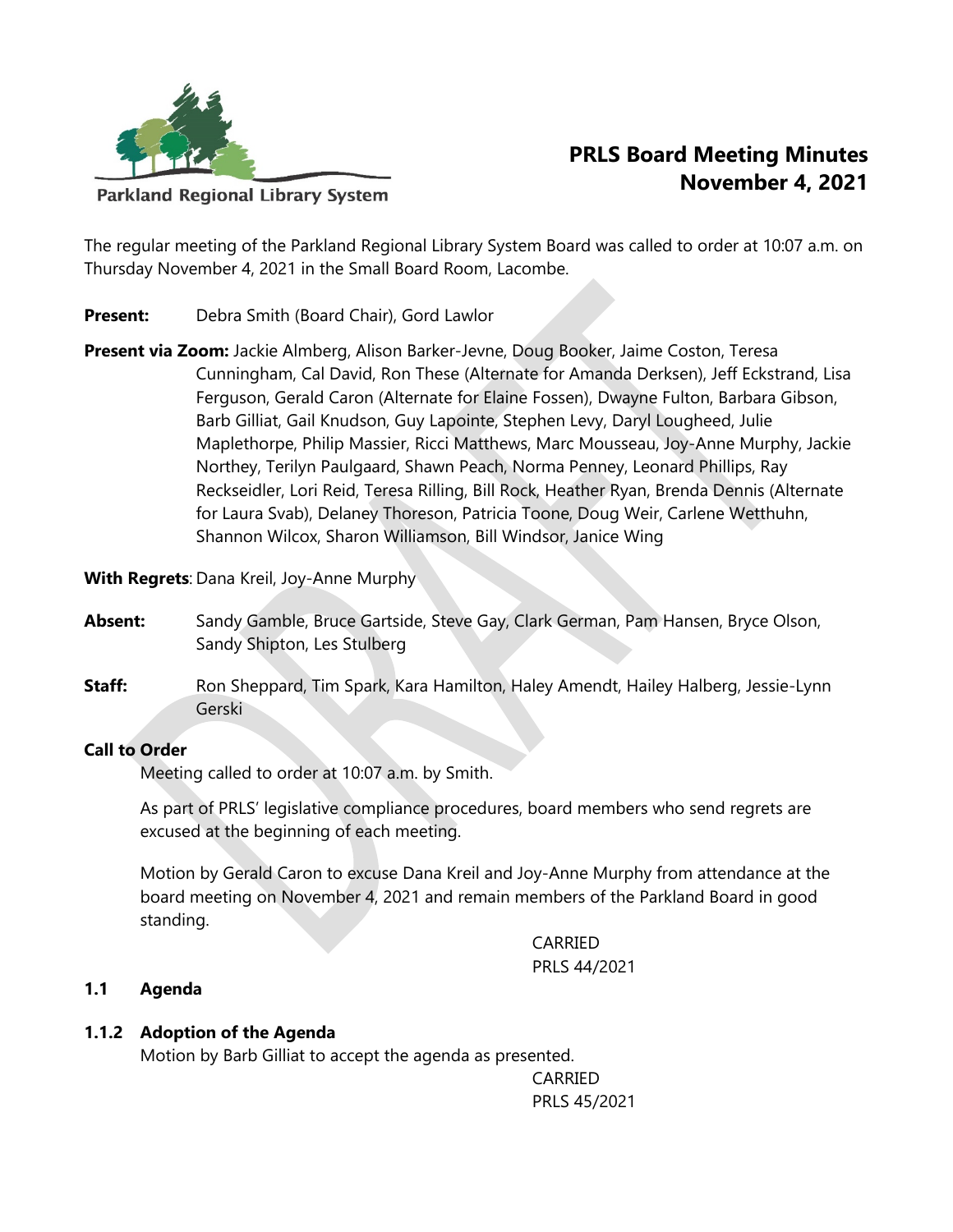#### **1.2. Approval of Minutes**

Smith asked if there were any amendments to the September 16, 2021 minutes. There were none.

Motion by Shannon Wilcox to approve the minutes of the September 16, 2021 meeting as presented/amended.

> CARRIED PRLS 46/2021

# **1.3. Business arising from the minutes of the September 16, 2021 meeting**

Smith asked if there was any business arising from the minutes. There were none.

## **2. Business Arising from the Consent Agenda**

Smith asked if there was any business arising from the consent agenda. There was none.

Motion by Norma Penney to approve the consent agenda as presented.

CARRIED PRLS 47/2021

## **3.1. Election of Board Chair**

Each year at Parkland's November board meeting, the board chairperson is elected for a twelvemonth term.

Smith turned the meeting over to Sheppard, who asked for nominations from the floor for the position of Board Chair. Gord Lawlor nominated Debra Smith. Sheppard asked for other nominations a second time, and asked a third time for nominations.

Smith became the Board Chair by acclimation. Smith accepted the position and resumed the duty of Chair.

## **3.2. Election of Executive Committee**

PRLS' Executive Committee has the ten-member maximum allowed by the Libraries Regulation. The Board Chair accounts for one seat on the committee. In accordance with Parkland's master agreement with the municipalities, members of the Executive Committee shall be selected on a geographical basis. Such selection shall be made by PRLS Board members representing that geographical area.

Members were divided into "breakout rooms" on Zoom and a representative was chosen from each area. The Executive Committee was appointed as follows:

| Board Chair | Debra Smith - Village of Lougheed                |
|-------------|--------------------------------------------------|
| Seat 2      | Joy-Anne Murphy – City of Camrose                |
| Seat 3      | Philip Massier - Red Deer County                 |
| Seat 4      | Len Phillips - Town of Rocky Mtn. House          |
| Seat 5      | Marc Mousseau – Summer Village of Parkland Beach |
| Seat 6      | Norma Penney - Village of Clive                  |
| Seat 7      | Barb Gilliat - Village of Alix                   |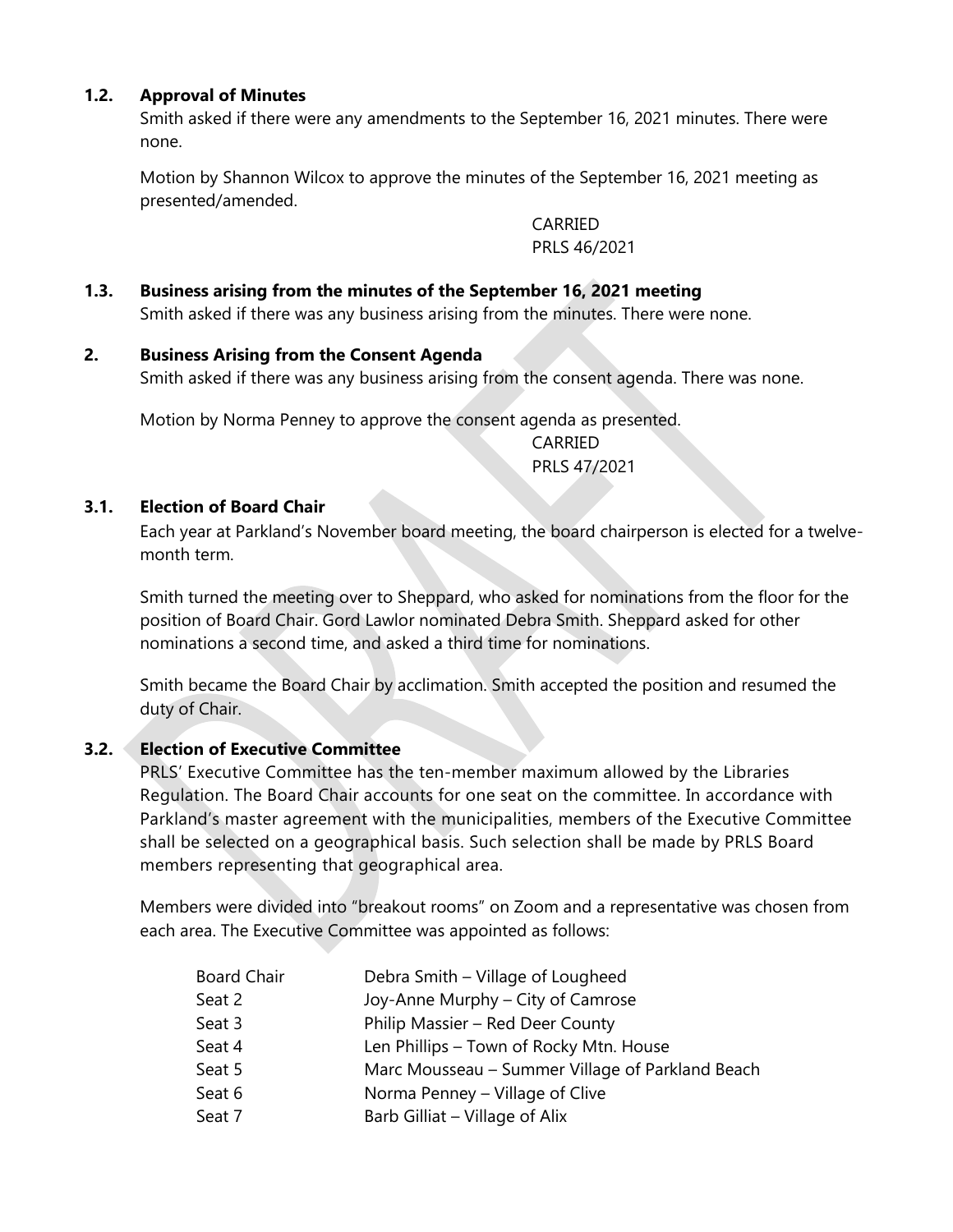| Seat 8  | Stephen Levy - Town of Sedgewick     |
|---------|--------------------------------------|
| Seat 9  | Heather Ryan – Town of Olds          |
| Seat 10 | Teresa Rilling - Town of Sylvan Lake |

Motion by Len Phillips to accept the Executive Committee as appointed. CARRIED

PRLS 48/2021

## **3.3 Advocacy Committee Report**

Lawlor reviewed the Advocacy Committee report briefly and asked if the new councillor welcome packages sent by Parkland were received and if they were helpful. The general consensus was that they were well put together and well received. He introduced Barb Gilliat from the Village of Alix and Norma Penney from the Village of Clive who gave a PowerPoint presentation called What to Expect on the Parkland System Board.

Motion by Marc Mousseau to receive for information

CARRIED PRLS 49/2021

# **3.4. Election of Advocacy Committee**

The volunteers for the Advocacy Committee for 2022 are:

Gord Lawlor - Town of Stettler Norma Penney - Village of Clive Barb Gilliat - Village of Alix Bill Rock - Village of Amisk Deb Smith, Ex Officio - Village of Lougheed Shannon Wilcox - Town of Carstairs Stephen Levy - Town of Sedgewick Delaney Thoreson - Town of Eckville Shawn Peach - Town of Castor Marc Mousseau - Summer Village of Parkland Beach

Motion by Shannon Wilcox to appoint Gord Lawlor, Norma Penney, Barb Gilliat, Bill Rock, Deb Smith, Shannon Wilcox, Stephen Levy, Delaney Thoreson, Shawn Peach, and Marc Mousseau to the Advocacy Committee for the next year.

> CARRIED PRLS 50/2021

## **3.5. Board Signing Authorities**

Parkland Regional Library System requires that two trustees act as cheque signing authorities for cheques valued at \$45,000 or more, or, if the Director is unavailable to sign. It is most convenient if the Board signing authorities live or work close to PRLS headquarters.

Smith asked for two board members that live close to Parkland to volunteer be signing authorities.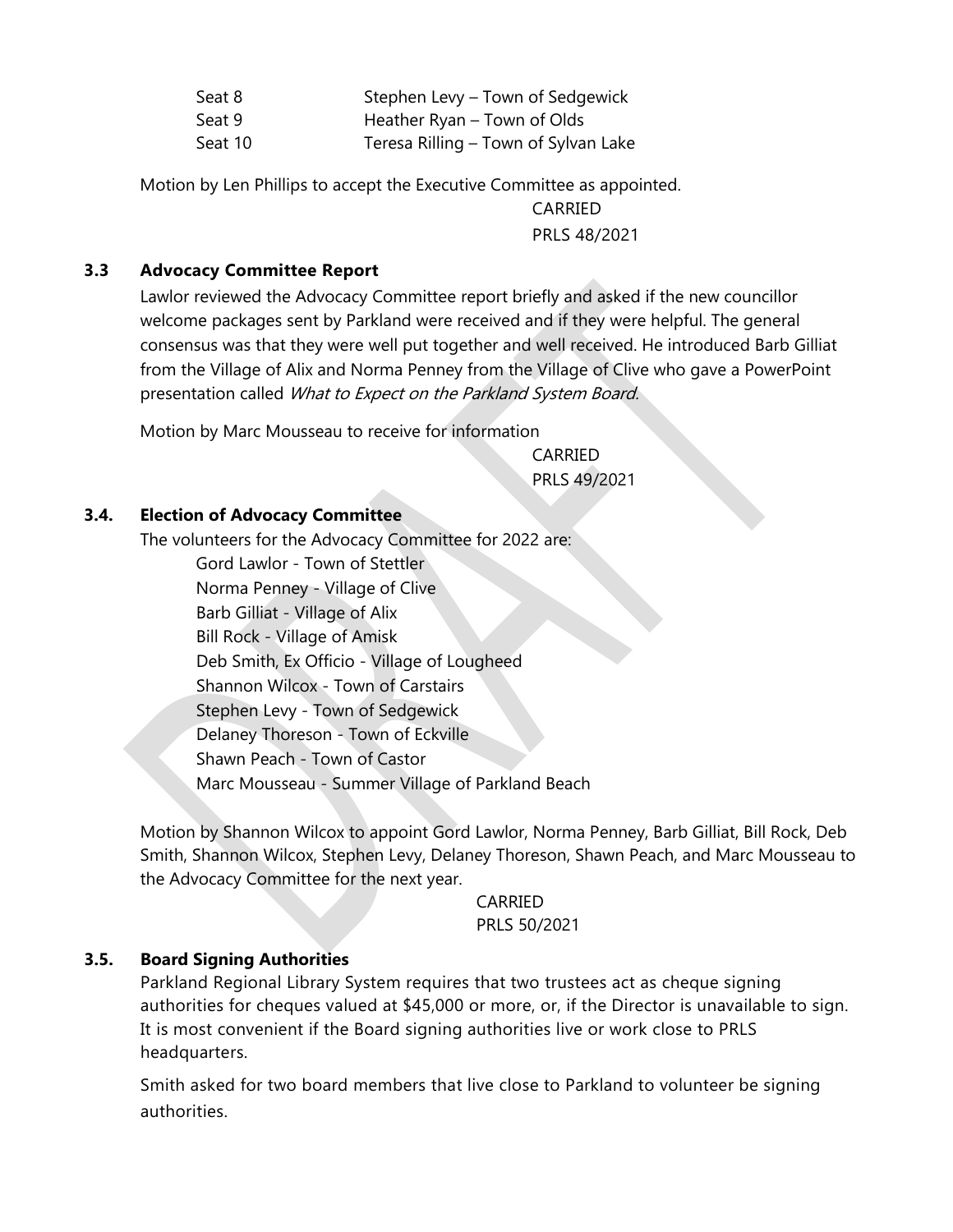Motion by Teresa Rilling to accept Barb Gilliat and Norma Penney as PRLS' board signing authorities

> CARRIED PRLS 51/2021

## **3.6. Budget Approval Update**

PRLS' 2022 budget has been sent out to the municipalities for approval. As of the meeting date, the budget was approved by 58% of the municipalities representing 57% of the population, with one municipality declining. 37 of 64 municipalities have responded. This is the third consecutive year with no increase in the per-capita requisition. Staff do not anticipate any challenges passing the budget.

Motion by Norma Penney to receive for information.

CARRIED PRLS 52/2021

# **3.7. Plan of Service/Strategic Plan**

Sheppard reviewed. Parkland's current strategic plan (plan of service) expires at the end of 2022. Having a current plan is required by the Alberta Libraries Act. In order to have a new plan completed by 2023, a full needs assessment has to be conducted in 2022. However, there are some challenges related to a needs assessment given the provincial government's COVID-19 restrictions.

In the past, Parkland has used an Alberta government Community Development officer to help facilitate meetings as part of the needs assessment process. This is because having an external facilitator helps ensure that the needs assessment process is impartial and genuinely reflects the wishes of Parkland's stakeholders.

In order to obtain a facilitator from Community Development, Parkland had to navigate an application process which proved more complicated and longer than on previous occasions. Fortunately, Parkland has received notice that we have been "tentatively approved for online facilitation services."

Staff asked if the board would delegate to Parkland's Executive Committee the authority to develop the strategic plan needs assessment process. This allows staff to work more effectively within the timeframe of the Community Development officer.

Motion by Gord Lawlor to delegate to the Executive Committee full discretion to determine and execute the needs assessment process for Parkland's new strategic plan.

> CARRIED PRLS 53/2021

## **3.8. Dates for 2022 Meetings**

The board reviewed the dates for PRLS' 2021 Board meetings. Meetings will be virtual until COVID-19 restrictions have been lifted. The Executive Committee will select their meeting dates at their December meeting.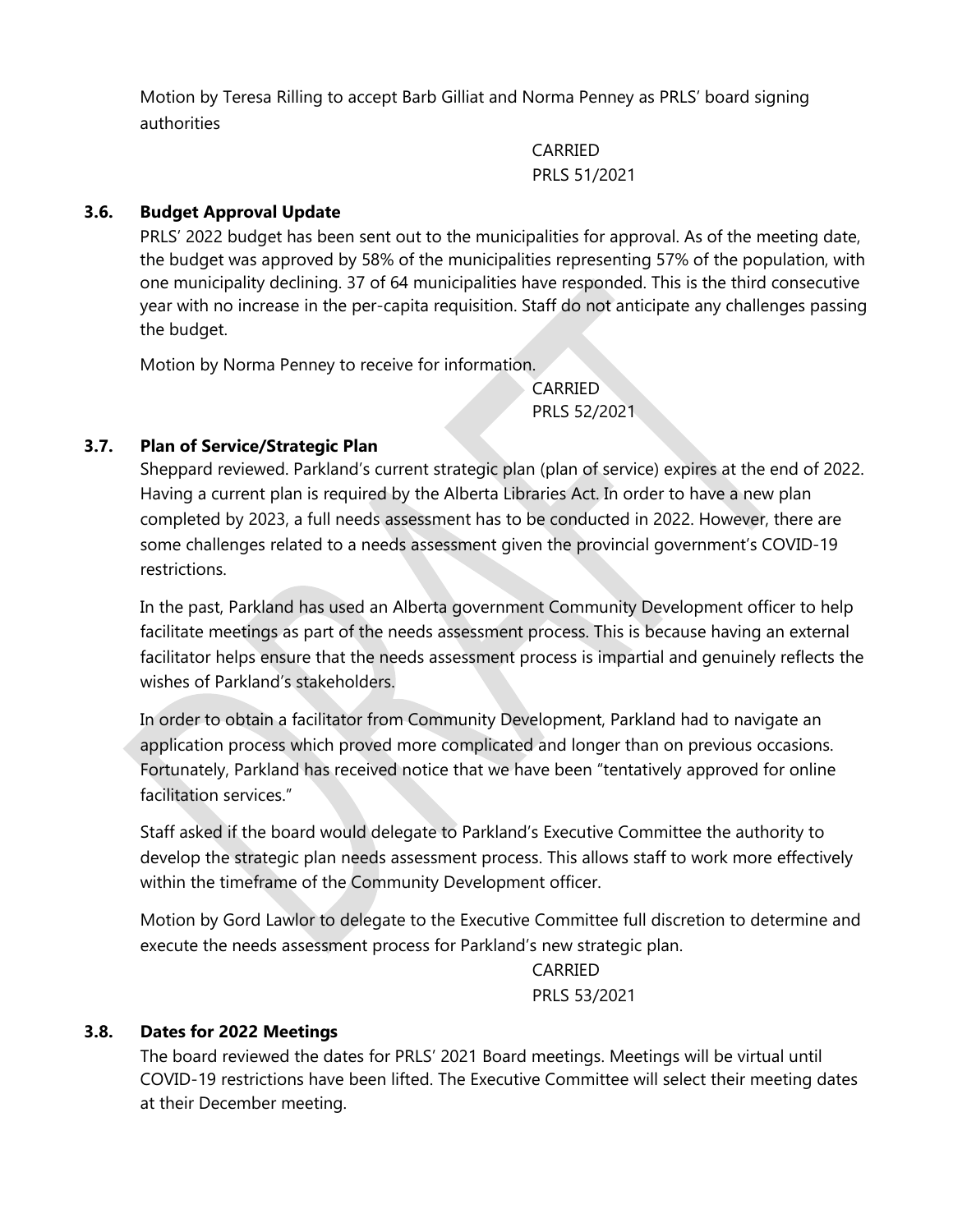| February 24, 2022  | 10:00 a.m. - 12:00 p.m. (Annual Report, Year in Review)       |
|--------------------|---------------------------------------------------------------|
| May 19, 2022       | 10:00 a.m. - 12:00 p.m. (2019 Financial Statements presented) |
| September 15, 2022 | 10:00 a.m. $-$ 12:00 p.m. (Budget presentation for 2021)      |
| November 17, 2022  | 10:00 a.m. $-$ 12:00 p.m. (Organizational Meeting)            |

Motion by Ray Reckseidler to receive for information.

CARRIED PRLS 54/2021

#### **3.9.1. ALTA Report**

- **3.9.2. Director's Report**
- **3.9.3. Library Services Report**
- **3.9.4. IT Report**

## **3.9.5. Finance and Operations Report**

Smith asked if there were any questions regarding the ALTA, Director's, Library Services, IT, or Finance and Operations reports. There were none.

Motion by Lisa Ferguson to receive the ALTA, Director's, Library Services, IT, and Finance and Operations Reports for information.

> CARRIED PRLS 55/2021

## **3.10. Parkland Community Update**

Stettler Library is holding a Wine Survivor fundraiser once again, which was very popular last year. Due to COVID-19, it was held virtually in 2020, which actually worked better, so they will continue to hold it virtually even after the pandemic is over. Last year they raised over \$3,500 and this year looks to be better.

Ponoka Jubilee Library is excited about so many first nations patrons coming to their library, in part because the Maskwacis library is presently closed due to the pandemic.

Olds & District Municipal Library is hosting a comedy night fundraiser on November 20<sup>th</sup>. It has been cancelled twice previously due to pandemic restrictions. They are hoping it can be held this time.

Carstairs Public library has been very innovative and is partnering to offer fun lunch and learns; the next one is about backyard birding. We also are excited for a beer making workshop to be held via Zoom!

Penhold & District Public Library had their organizational meeting. Their library manager gave a presentation on increased families and children attending the library. They are offering Dino week, Daddy and me play days, and a special Storytime with Author Karen Davies.

Amisk Public Library along with the local elementary school is creating a book to be given to the children's grandparents for Christmas.

Carstairs Public Library invited the Carstairs council to their library to reintroduce the services and programs that the library has to offer.